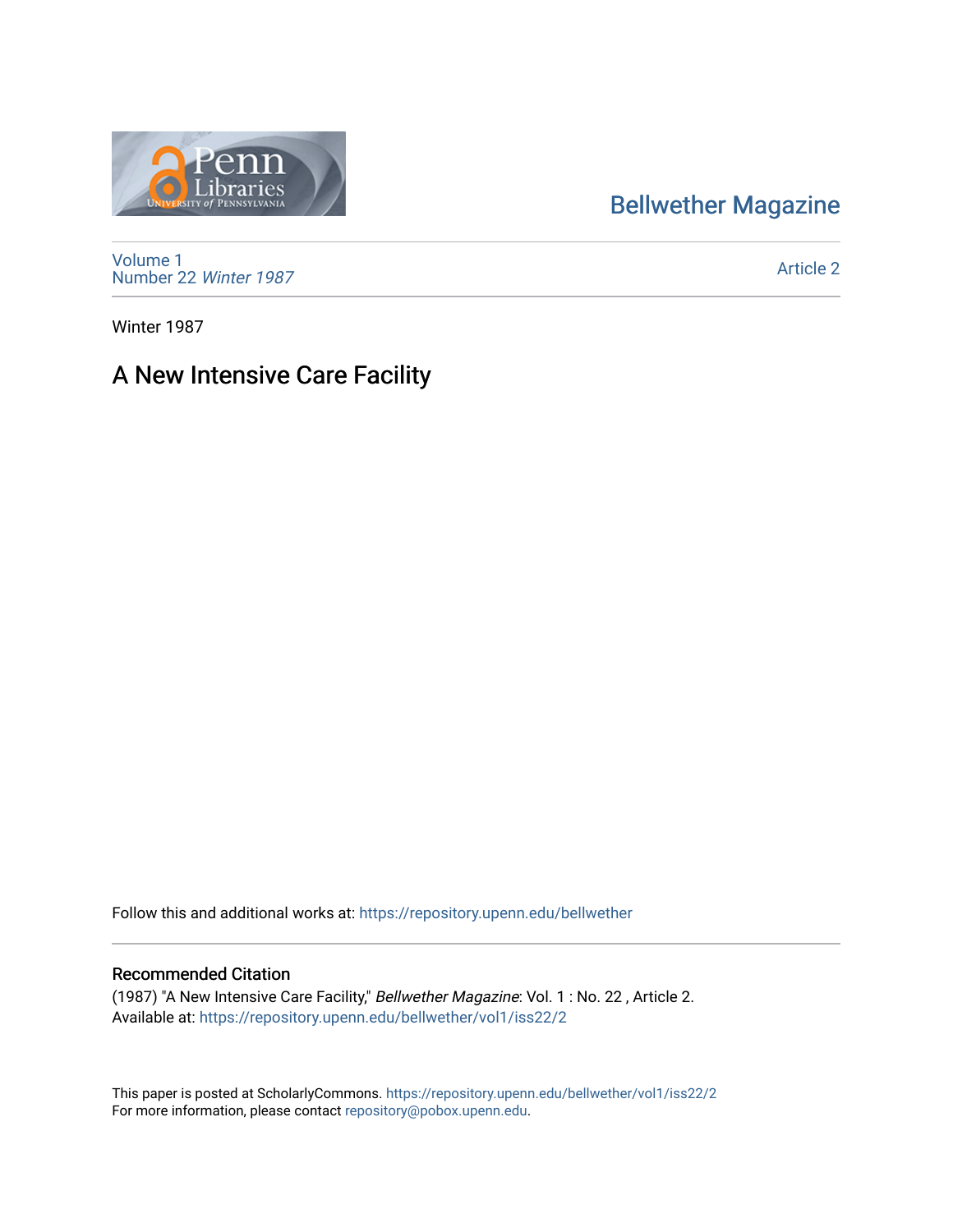VETERINARY LIBRARY



Winter 1987

# A New Intensive Care **Facility**

djacent to the C. Mahlon Kline Center at the New **Bolton Center campus of** the University of Pennsylvania School of Veterinary Medicine. a new building is nearing completion.

The 11,000 square-foot structure, the Connelly Intensive Care Unit and the Graham French Neonatal Section, is the first free-standing building specifically designed for the intensive care of large animals.

The building, more than five years in the planning stages, is a state-of-the-art facility designed solely for the care of critically ill large animals. "For many years we have provided intensive care for critically ill patients," said Dr. William Donawick, Mark Whittier and Lila Griswold Allam.Professor of Surgery, "But it had to be given in our regular hospital barns, making it difficult for the nursing staff and the clinicians, because these animals were housed in different buildings. Recognizing the special needs of equine neonates, we recently installed a small, temporary neonatal unit in one of the barns. This new building will greatly enhance and expand our ability to care for the critically ill adults and foals in one central location."

More than 1,000 critically ill patients were seen at the George D. Widener Hospital for Large Animals last year. Most were horses. reflecting that close to 80-90 pereent of the patients here are equine; however, among the animals requiring intensive care there were a number of bovines. Some patients, such as horses with colic, require only a short intensive care period, 24 to 72 hours. while others, animals with fractures, botulism, laminitis, and other severe medical conditions. may require stays ranging from a few days to months in length.

'Intensive care of large animals has become feasible with the development of trained nursing staff," said Dr. Donawick. "Round-the-clock nursing care and new methods of treatment have increased the chances of survival." Nowhere is this more evident than in equine<br>pediatrics, a relatively new field. "We now can save many of the critically ill neonates." said Dr. Wendy Vaala, lecturer in medicine. "We have used a high frequency ventilator for premature animals to support foals that cannot breath on their own, such as premature foals and foals with botulism. With the development of total parenteral nutrition, critically ill neonates can be fed intravenously for as long as necessary." Dr. Vaala explained that the current small neonatal unit cared for 42 foals in 1987: six of these were premature, seven had botulism, eight had septicemia, and four were "dummy" (neonatal malajustment syndrome) foals. "Our ability to care for critically ill neonates will be improved in the Graham French Neonatal Section; the facility will be larger and we will be able to operate more efficiently."

'Connected to the C. Mahlon Kline Orthopedic and Rehabilitation Center, this new building will greatly aid in the care the School can provide for critically ill animals." said Dr. Donawick. "We will be able

to move such an animal by monorail from the operating theater directly to the door of its stall in the new building. Animals that require recovery from anesthesia in the pool can also be moved by monorail to their stalls, and the reverse trip can be made by animals requiring water therapy in the pool.

The facility is divided into two units, Surgical/ Medical Intensive Care for adults (SMICU) and Neonatal Intensive Care for foals and other young animals (NICU). SMICU has six

stalls and NICU has five stalls, two of which are specially designed to be

continued on page 12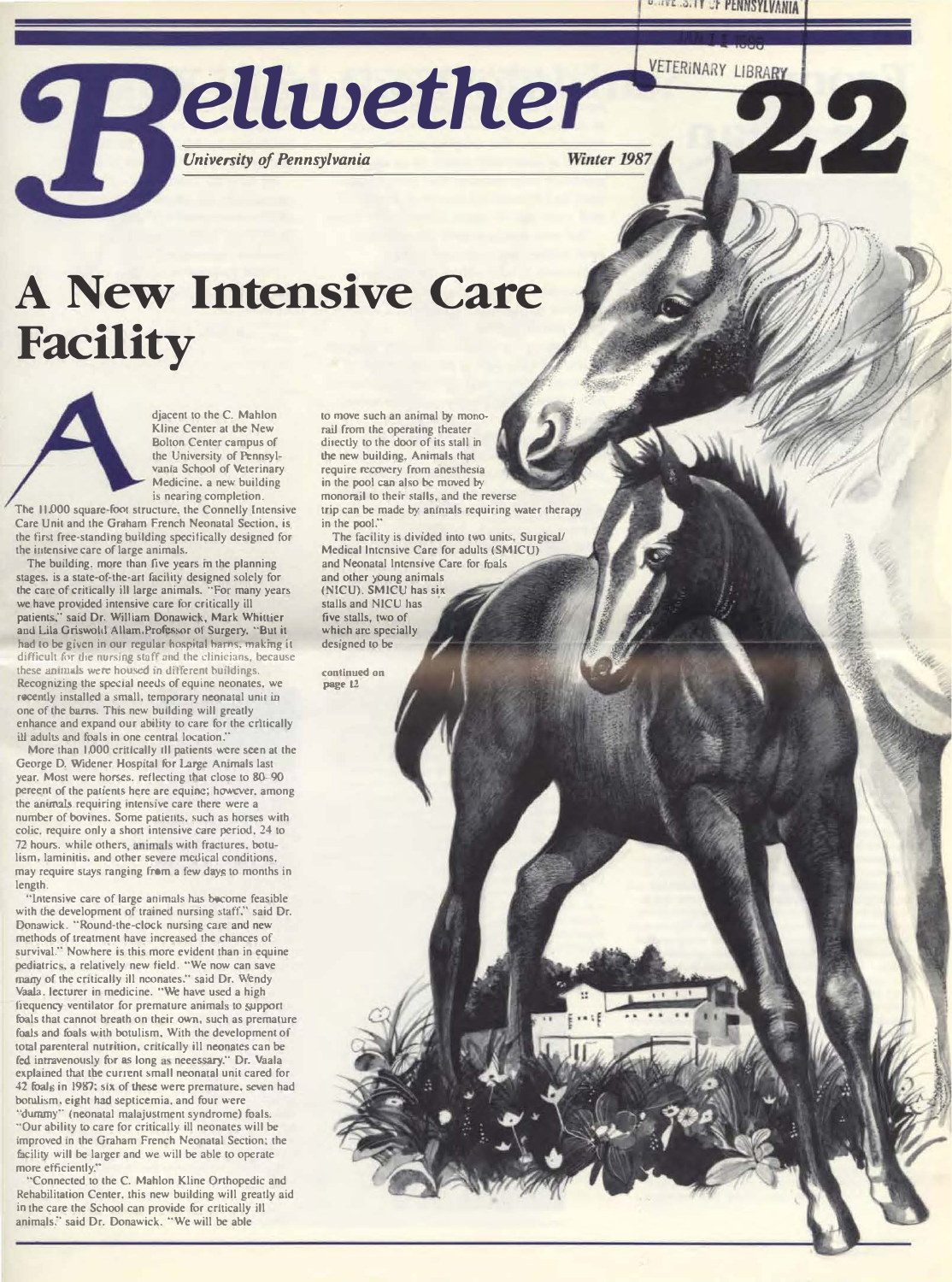#### New Intensive Care Facility

continued from page 1

divided to house two foals each. Three are large enough to hold a marc and foal in separate side-by-side units. After the foal season, these three stalls can be converted into extra large stalls for "down" horses. In foal season there witl be space for a total of seven foals and three mares. After foal season NICU provides space for five adults.

"All the floors in the stalls are padded with rubber for disease prevention and patient comfort." said Dr. Donawick. "Floors in the NICU are heated to provide extra warnth for the neonates." At the hub of the building is the central nurses' station, which permits continuous supervision of putients in both units. Stalls are equipped with piped-in oxygen, compressed air, and vacuum lines for treatment. This is also available in each of the two large treatment areas of SMICU and NlCU. The stalls feature watering devices with meters to monitor water consumption by patients. The building has a special airhandling system for heating and air-conditioning, providing 10 air changes per hour.

"At a hospital we are always concerned about infections," said Dr. Donawick. "This can be particularly critical for the severely ill patient. To minimize the danger of infection, we have the special air-handling system. In addition, there is a high-pressure watercleaning syslcm and a manure removal system whereby manure from each unit will be dropped to the tloor below for containerized removal. Also, at the entrance to the facility, there is a washing area where horses can be cleaned prior to entering the building. minimizing the danger of introducing bacteria. In addition to these precautions. access to the building will be limited, and clmicians and nurses will wear special protective clothing before entering the unit through an air lock. .

Patients in SMICU and NICU will be treated by groups ol veterinarians from different disciplines such as surgery, medicine, and anesthesia. Depending on the problem. input may also be sought from other staff specialists in nutrition. reproduction. etc. "This new facihty w11l enable us to provide comprehensive care for the critically ill patients," said Dr. Donawick. "By housing these animals in one building. treatment can be delivered more efficiently. The close proximity to the C. Mahlon Kline Orthopedic and Rehabilitation Center and the monorail will enhance our ability to utilize the pool for water therapy and ease the cast removal procedures for orthopedic patients.'

The Connelly intensive Care Unit and the Graham French Neonatal Section may enable clinicians at Penn's School of Veterinary Medicine to push the boundaries of treatment further out, helping animals previously thought of as "hopeless." "We are continually trying to advance the level of sophisticated care," said Dr. Vaala. ··This new building will allow us to consolidate the efforts of the various specialties here at New Bolton Center campus. These are exciting times in veterinary medicine: things are changing. Ten years ago, who would have thought of using a high-frequency ventilator or a computerized pump to deliver parenteral nutrition to a newborn foal? Now. we use such equipment routinely. and ns this building is utilized. we wiU be employing more monitoring and diagnostic equipment, similar to that utilized in human ICUs.'

The new \$2.25-million building was funded by many people. The Connelly Foundation provided a large grant for the Connelly Intensive Care Unit, and Mrs. Anne French Thorington provided funds for the construction of the Graham French Neonatal Section, in memory of her father. Other contributors who helped to make the building a reality are Mr. and Mrs. Allen H. Carruth. Mrs. Roland T. de Hellebranth, Mr. and Mrs. Henry E. 1. duPont, the Estate of Mary Compton Carrington. Mr. Peter G. Gerry, Mrs. Gwynne Garbisch McDevitt. Mrs. Henry D. Paxson, Stewart R. Rockwell, D.V.M., Mr. and Mrs. Bayard Sharp. Mr. and Mrs. Oakleigh B. Thorne. Mrs. E. Miles Valentine, Alexandra Wetherill, V.M.D.. and the Bergen County Horseman's Association.



Ground was broken for the Evan L. Stubbs Laboratory at New Bolton Center campus. Sbown arc Or. Robert Eckroade. Or. Richard McFeely, Dr. Evan L. Stubbs, Dr. Max van Buskirk, and Dr. Robert Marshak.

### Did You Know...?

Despite rumors to the contrary, recent changes in the tax laws have not elimmated all incentives for charitable giving. In fact, the IRS still permits donors of long-term appreciated securities to deduct the full, fair market value of an asset on the date it is given. The appreciated component is fully deductible under the 1986 Tax Reform Act. and there is no capital gains tax on the donated property (although appreciation is considered in calculating the Alternative Minimum Tax).

The benefit to philanthropists: donating appreciated assets may increase your giving ability to a considerably higher level. In pamcular. you may want to consider gifts of highly appreciated but low-yielding securities. This would allow you to take maximum advantage of the growth realized from the investment without surrendering significant income.

The following simplified calculations show the relative "cost" of an outright cash gift versus a gift of appreciated stock. (Assume the donor's cost basis in the stock is \$4,000.)

|                                   | <b>Cash</b> | <b>Stock</b>      |
|-----------------------------------|-------------|-------------------|
| Gift to Veterinary School         | \$10,000    | \$10,000          |
| <b>Donor's Basis</b>              | 10,000      | 4,000             |
| <b>Tax Savmgs from Charitable</b> |             |                   |
| Deduction (@38.5%)                | 3,850       | 3,850             |
| Net Cost of Gift                  | \$6,150     | - S<br><b>150</b> |

These last months of 1987 offer a special opportunity for those making charitable gifts. A deduction against today's relatively hagh income rates-38.5% maximum-will save you more than the same gift made after January 1. 1988 when the rate is due to drop to 28%

The charitable deduction for a gift of appreciated securities is limited to 30% of a donor's adjusted gross income in the year the gift is made. However. you may carry over any unused portion of the deduction for up to five addilional years.

For further information on the advantages of giving appreciated securities to the School of Veterinary Medicine. contact:

Mr. Jeffrey P. Roberts

Assistant Dean for Development and Planning University of Pennsylvania **School of Veterinary Medicine** 3800 Spruce Street Philadelphia, PA 19104-6008 TEL: (215) 898-1882